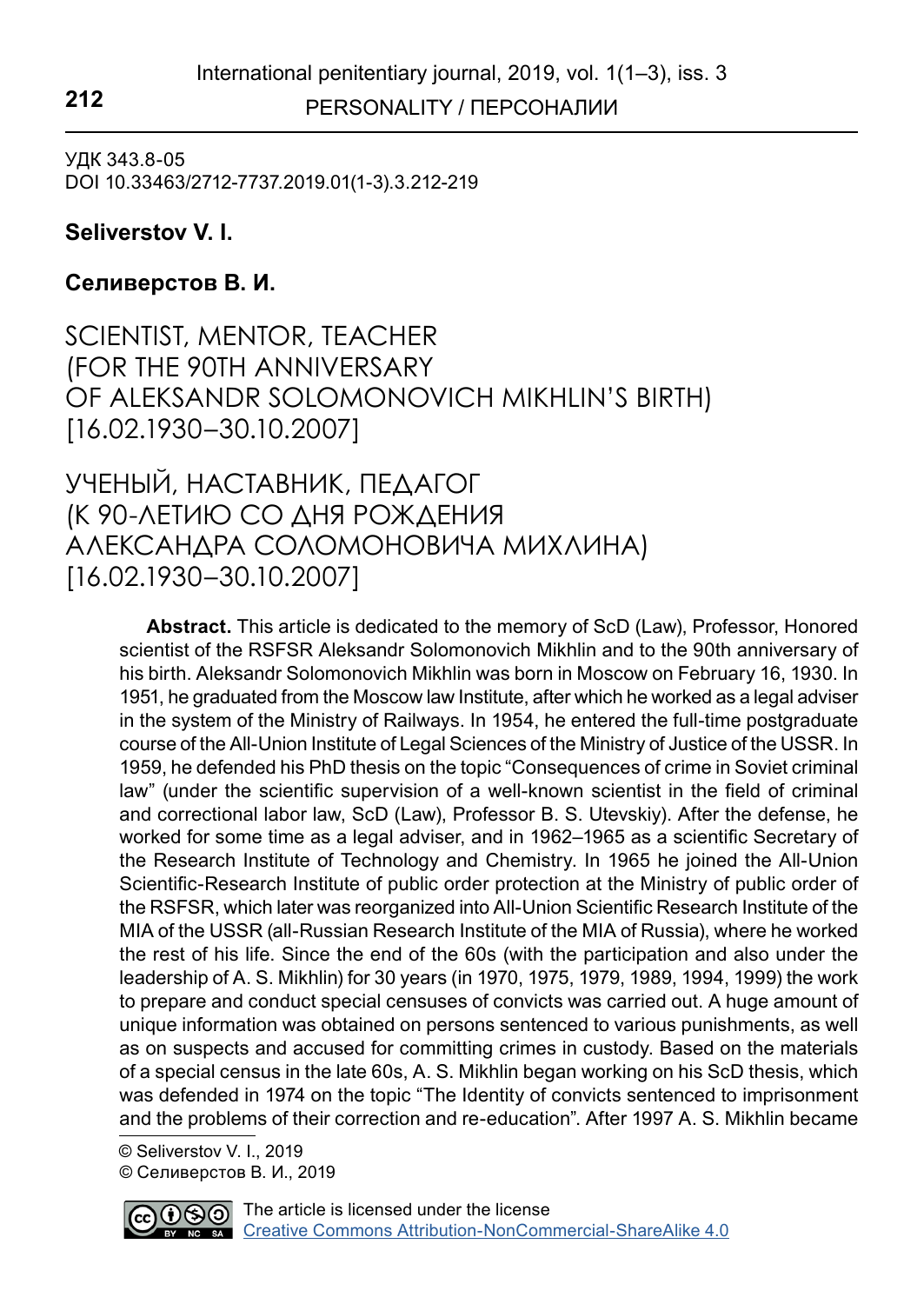involved in interpretation and explanation of newly adopted legal acts. Under his scientific supervision and direct participation, scientific and practical comments of the Criminal Code of the Russian Federation, the Penal Code of the Russian Federation, the Federal law on detention of suspects and accused for committing crimes, and the Criminal Procedure Code of the Russian Federation were prepared and published. Thematic judicial collections of current decisions of the Plenums of the Supreme Courts of the USSR, the RSFSR, and the Russian Federation, as well as textbooks on criminal law, penal law, and criminal procedure, were very popular. Three editions of the monograph on the death penalty were also published (in Moscow in 1997 and 2000, and in London in 1999, in English). In total, Professor A. S. Mikhlin published more than 550 scientific papers, more than 1000 printed pages, including more than 100 monographs, textbooks, commentaries, manuals on criminal and correctional labor (penal) law in various publications in Russia, the former Soviet Union Republics, as well as in the United States, Great Britain, Canada, Belgium, Romania, Czechoslovakia, Hungary, Germany, and Bulgaria.

**Keywords:** Aleksandr Solomonovich Mikhlin, biography, correctional labor law, penal law.

**Аннотация.** Настоящая статья посвящена памяти доктора юридических наук, профессора, заслуженного деятеля науки РСФСР Александра Соломоновича Михлина и приурочена к 90-летию со дня его рождения. Александр Соломонович Михлин родился в г. Москве 16 февраля 1930 г. В 1951 г. окончил Московский юридический институт, после чего работал юрисконсультом в системе Министерства путей сообщения. В 1954 г. поступил в очную аспирантуру Всесоюзного института юридических наук Министерства юстиции СССР. В 1959 г. защитил кандидатскую диссертацию на тему «Последствия преступления в советском уголовном праве» (под научным руководством известного ученого в области уголовного и исправительно-трудового права доктора юридических наук, профессора Б. С. Утевского). После защиты некоторое время работал юрисконсультом, а в 1962–1965 гг. – ученым секретарем Научно-исследовательского технолого-химического института. В 1965 г. поступил на работу во Всесоюзный научно-исследовательский институт охраны общественного порядка при Министерстве охраны общественного порядка РСФСР, который впоследствии был реорганизован во Всесоюзный научно-исследовательский институт МВД СССР (ВНИИ МВД России), где и работал всю оставшуюся жизнь. С конца 1960-х гг. с участием (а также под руководством А. С. Михлина) на протяжении 30 лет (в 1970, 1975, 1979, 1989, 1994, 1999 гг.) проводилась работа по подготовке и проведению специальных переписей осужденных. Был получен огромный объем уникальной информации о лицах, осужденных к различным наказаниям, а также о содержащихся под стражей подозреваемых и обвиняемых в совершении преступлений. На основе материалов специальной переписи в конце 1960-х гг. началась работа А. С. Михлина над докторской диссертацией, которая была защищена в 1974 г. на тему «Личность осужденных к лишению свободы и проблемы их исправления и перевоспитания». После 1997 г. А. С. Михлин включился в работу по толкованию и разъяснению принятых новых законодательных актов. Под его научным руководством и с его непосредственным участием были подготовлены и опубликованы научно-практические комментарии Уголовного кодекса Российской Федерации, Уголовно-исполнительного кодекса Российской Федерации, Федерального закона о содержании под стражей, подо-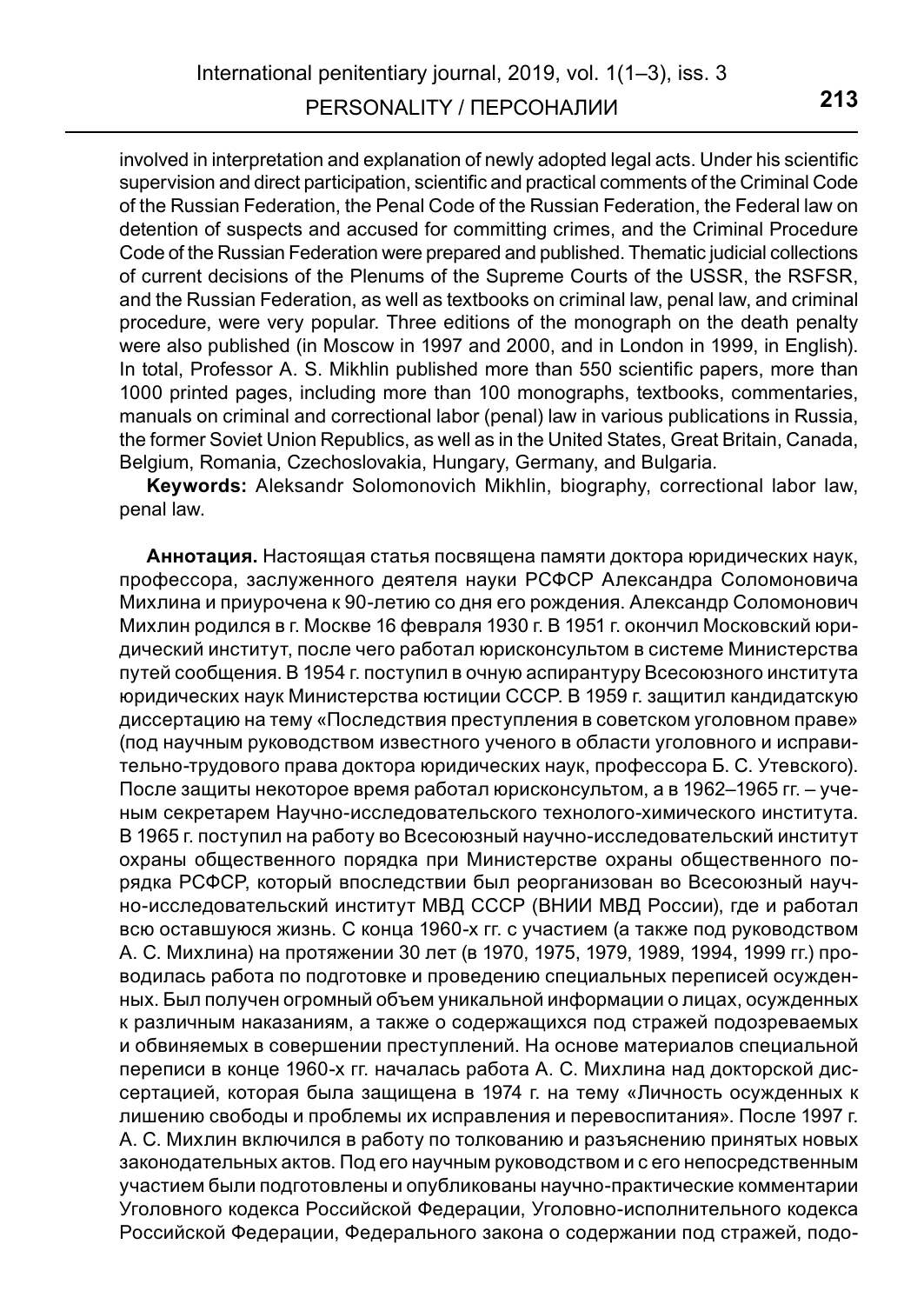зреваемых и обвиняемых в совершении преступлений, Уголовно-процессуального кодекса Российской Федерации. Большим успехом пользовались тематические судебные сборники действующих постановлений Пленумов Верховных Судов СССР, РСФСР, Российской Федерации, а также учебников уголовного права, уголовно-исполнительного права, уголовного процесса. Также вышло три издания монографии о смертной казни (в 1997 и 2000 гг. в Москве и в 1999 г. в Лондоне на английском языке). Всего профессором А. С. Михлиным опубликовано более 550 научных работ, объемом свыше 1000 п. л., в том числе свыше 100 монографий, учебников, комментариев, пособий по проблемам уголовного и исправительно-трудового (уголовно-исполнительного) права в различных изданиях России, бывших союзных республик СССР, а также в США, Великобритании, Канаде, Бельгии, Румынии, Чехословакии, Венгрии, Германии, Болгарии.

**Ключевые слова:** Михлин Александр Соломонович, биография, исправительнотрудовое право, уголовно-исполнительное право.

## **Information about author / Сведения об авторе**

**Vyacheslav Ivanovich Seliverstov,** ScD (Law), Professor, Honored Scientist of the Russian Federation, professor of Criminal Law and Criminology Department of the Law faculty, Lomonosov Moscow State University, Moscow, Russian Federation, e-mail: office@law.msu.ru.

**Вячеслав Иванович Селиверстов,** доктор юридических наук, профессор, заслуженный деятель науки Российской Федерации, профессор кафедры уголовного права и криминологии юридического факультета, Московский государственный университет имени М. В. Ломоносова, г. Москва, Российская Федерация, e-mail: [office@law.msu.ru.](mailto:office%40law.msu.ru?subject=)

## **Recommended citation / Для цитирования**

Seliverstov, V. I. 2019, 'Scientist, mentor, teacher (for the 90th anniversary of Aleksandr Solomonovich Mikhlin's birth) [16.02.1930–30.10.2007]', *International penitentiary journal,*  vol. 1(1–3), iss. 3, pp. 212–219, doi: 10.33463/2712-7737.2019.01(1-3).3.212-219.

Селиверстов, В. И. Ученый, наставник, педагог (к 90-летию со дня рождения Александра Соломоновича Михлина) [16.02.1930–30.10.2007] / В. И. Селиверстов // Международный пенитенциарный журнал. – 2019. – Т. 1(1–3), № 3. – С. 212–219. – DOI : 10.33463/2712-7737.2019.01(1-3).3.212-219.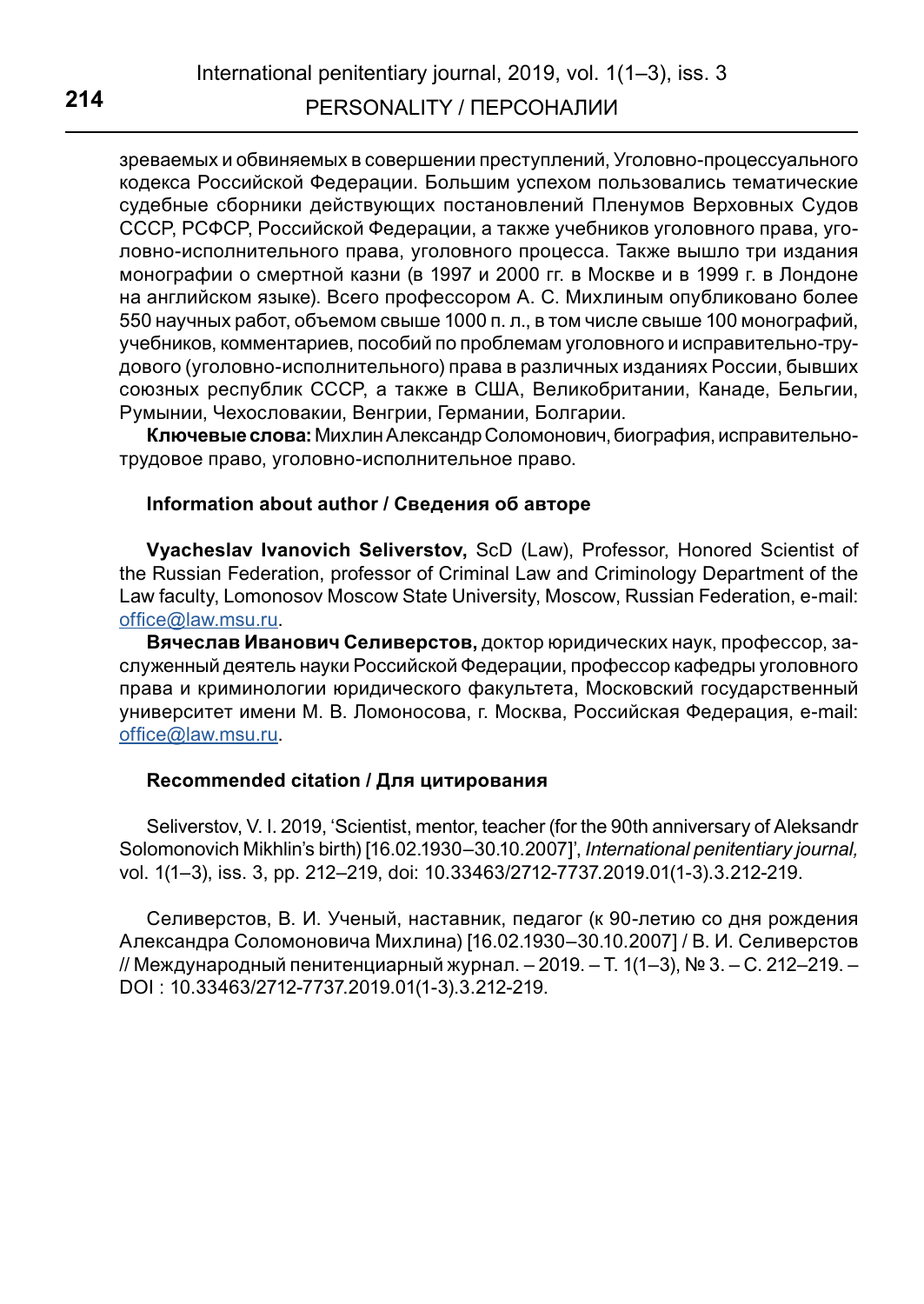

**A. S. Mikhlin** 16.02.1930–30.10.2007

In the Research Institute and in many educational institutions of the Federal penitentiary service of Russia, portraits of famous scientists who worked on the problems of criminal penalties execution hang on the walls. Young employees, adjuncts and cadets see these portraits, but not everyone can imagine what the people depicted in them were like in life and work. People who made a significant contribution to the development of Soviet correctional labor and Russian penal science. With help of this article, prepared for the 90th anniversary of the birth of a remarkable man, scientist, mentor and teacher, ScD (Law), Professor, Honored scientist of the RSFSR Aleksandr Solomonovich Mikhlin, we would like to "humanize" the perception of the younger generation of our scientific idols.

Our acquaintance with Professor A. S. Mikhlin took place in 1978, it was in absentia. That year in Tomsk I had to prepare together with the future ScD (Law) S. A. Kapitonov for admission to the adjunct department of the Academy of the Ministry of Internal Affairs of the USSR.

In the process of preparation, an unclear but fundamental question arose about the procedure for sentences execution in special commandant's offices of the Internal Affairs Bodies. We decided to call the Department of correction and re-education of convicts of the Academy, which at that time was headed by Professor G. A. Tumanov and where our countryman – Professor A. I. Zubkov already worked. We had phones, and soon I heard a very short message on the phone: "Mikhlin is listening." It was hard to wish for a more qualified specialist at that time, we have just studied from cover to cover the famous work of A. S. Mikhlin and S. A. Miklin on special commandmants. Aleksandr Solomonovich gave an exhaustive consultation to our question, regardless of time or the fact that he probably had other important things to do.

Then we met in person at the department of the Academy of the Ministry of Internal Affairs of the USSR, where Aleksandr Solomonovich, together with Professor I. V. Shmarov, taught at 0.5 rates. I was an adjunct of the department,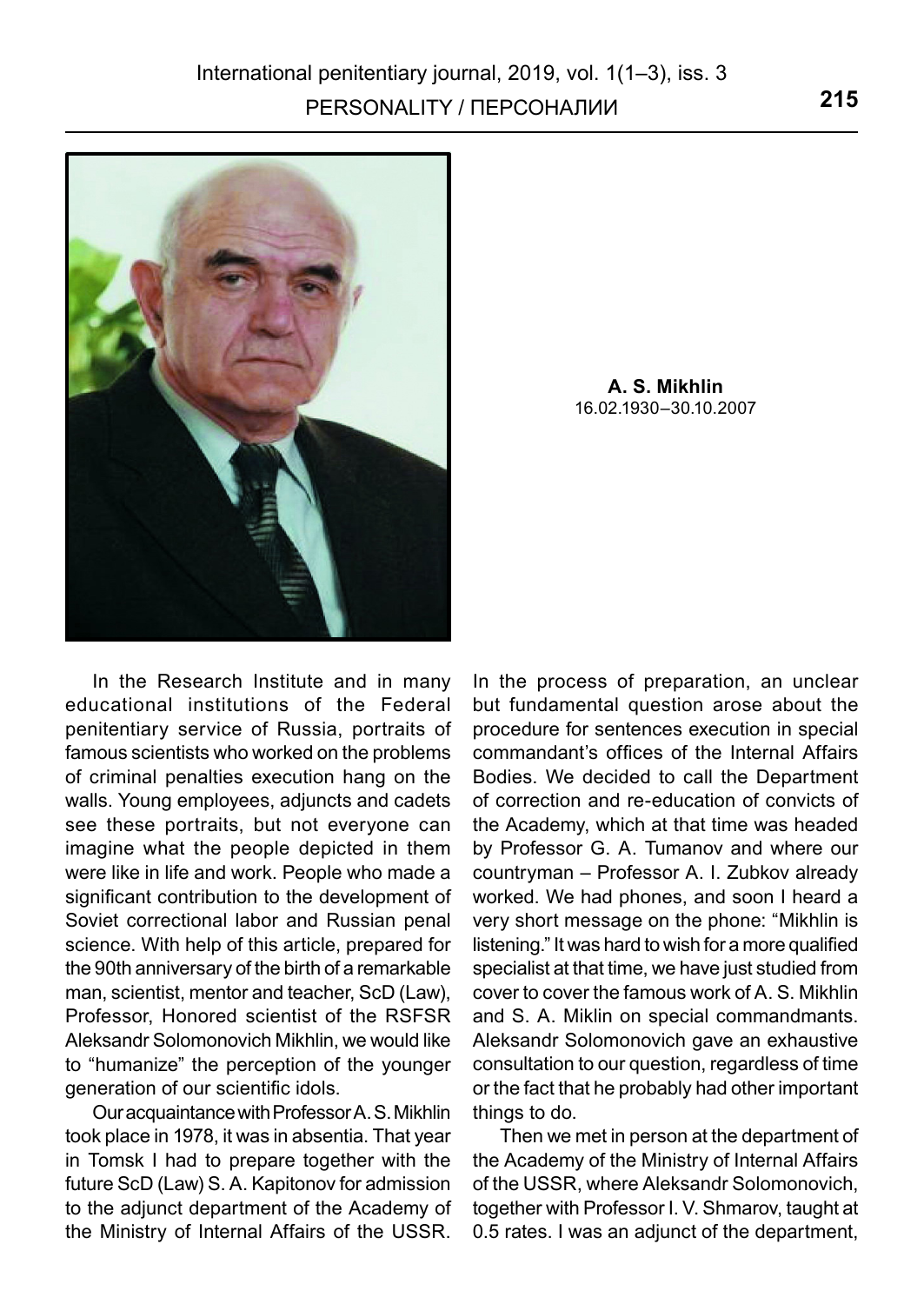and Aleksandr Solomonovich was a wellknown scientist, ScD (Law), and Professor. It was difficult to guess the further course of events, it seemed that Professor Mikhlin had already achieved everything that an inquisitive and creative researcher could wish for. However, it was not necessary to know Aleksandr Solomonovich well in order to draw a conclusion about his future creative destiny. The description of this creative asceticism is presented below. Our close creative cooperation and friendship allow me to make additions and some comments to it.

Aleksandr Solomonovich Mikhlin was born in Moscow on February 16, 1930. In 1951, he graduated from the Moscow law Institute, after which he worked as a legal adviser in the Ministry of Railways. In 1954, he entered the full-time postgraduate course of the All-Union Institute of Legal Sciences of the Ministry of Justice of the USSR. In 1959, he defended his PhD thesis on the topic "Consequences of crime in Soviet criminal law" (under the scientific supervision of a well-known scientist in the field of criminal and correctional labor law, ScD (Law), Professor B. S. Utevskiy). As the official opponents were ScD (Law), Professor A. A. Gertsenzon and PhD (Law) V. F. Kirichenko. After the defense, he worked for some time as a legal adviser, and in 1962–1965 as a scientific secretary of the Research Institute of technology and chemistry.

In 1965 he joined the All-Union Scientific-Research Institute of public order protection at the Ministry of public order of the RSFSR, which later was reorganized into All-Union Scientific Research Institute of the MIA of the USSR (all-Russian Research Institute of the MIA of Russia), where he worked the rest of his life.

The most significant problems developed by A. S. Mikhlin at this time were related to the execution of non-custodial sentences and release from punishment. The results of the research were books written individually and co-authored: "Correctional work and its effectiveness", "Early release from punishment", "Preparation for release of prisoners and securing the results of their re-education", "Problems of parole", "The activity of the commandant's office and execution of probation and parole with mandatory involvement in labor", etc.

In 1970–1982, under the guidance of ScD (Law), Professor S. V. Borodin, A. S. Mikhlin participated in the study of the problem of suicides among different categories of the population (employees of Internal Affairs bodies sentenced to imprisonment, the population of the RSFSR, etc.), which resulted in the preparation of various reports to the Council of Ministers of the USSR and the Ministry of Internal Affairs of the USSR, which drew attention to the increase in number of suicides. As a result of the research, the monograph "suicide prevention" was published (authors: A. G. Ambrumova, S. V. Borodin, A. S. Mikhlin).

Since the end of the 60s (with the participation and also under the leadership of A. S. Mikhlin) for 30 years (in 1970, 1975, 1979, 1989, 1994, 1999) the work to prepare and conduct special censuses of convicts was carried out. A huge amount of unique information was obtained on persons sentenced to various punishments, as well as on suspects and accused for committing crimes in custody. The results of each census were published in the form of booklets and books, and were used and are now used in scientific and practical work. A number of theses, including ScD theses, were prepared on the basis of these censuses.

I was lucky enough to take part in the census of prisoners in 1999, mainly at the level of summarizing the results of the census and preparing scientific publications. Aleksandr Solomonovich took over all the organizational work for the census and did it masterfully! In 1998, when the criminal enforcement system was transferred from the Ministry of Internal Affairs to the Ministry of Justice of Russia, when interdepartmental relations were violated, and the leadership of the Ministry of Justice was not up to the census, and A.S. Mikhlin managed to conduct it within the established time frame. This can only be assessed by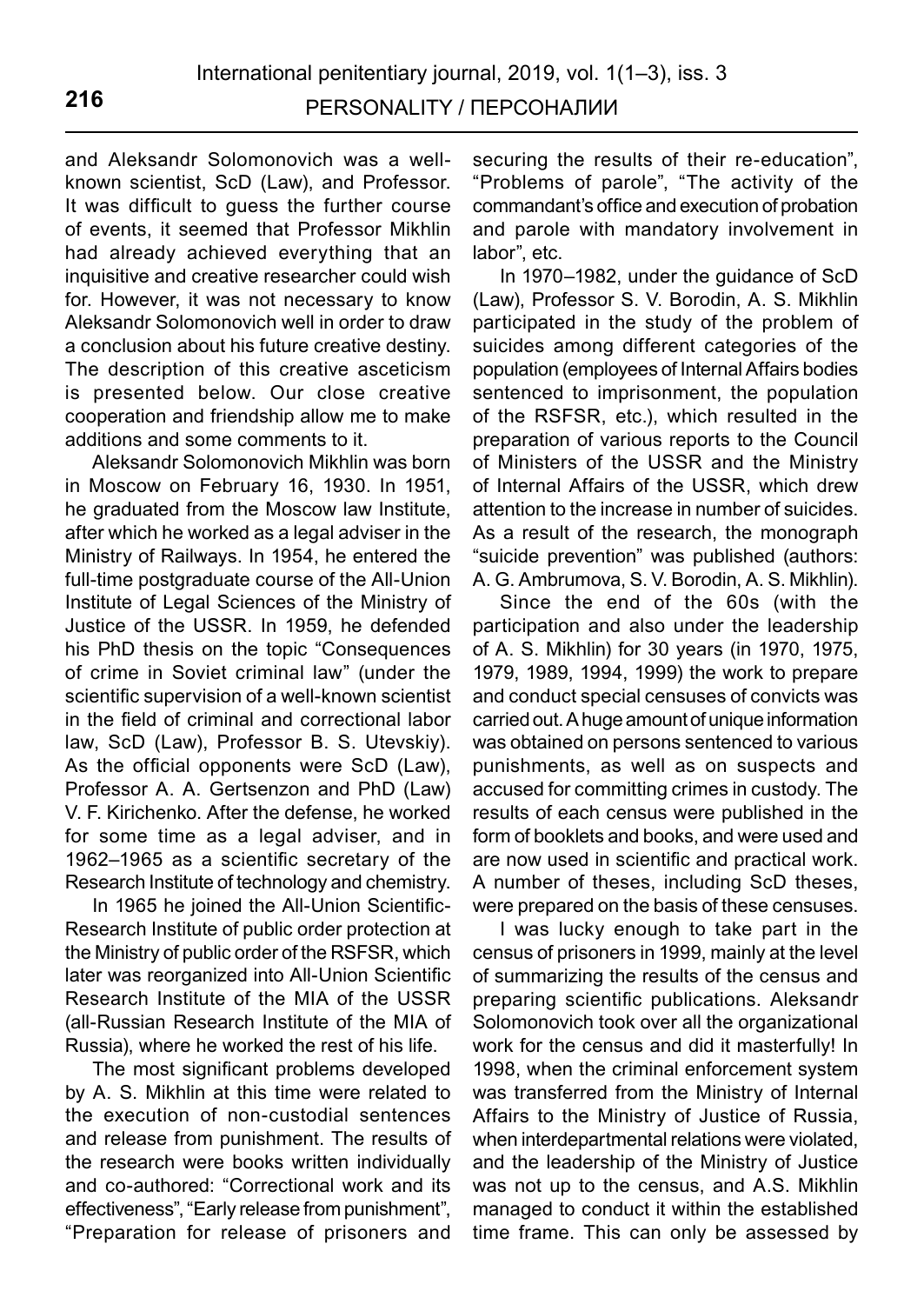following this path. In 2009, the eighth special census of convicted persons and persons in custody was conducted. It was held without the participation of Aleksandr Solomonovich, but its results in the form of scientific publications were dedicated to the founder of this method of sociological research in Russia – A. S. Mikhlin.

Based on the materials of a special census in the late 60s, A. S. Mikhlin began working on his ScD thesis, which was defended in 1974, on the topic "The Identity of convicts sentenced to imprisonment and the problems of their correction and re-education". As opponents were well-known scientists – Professor S. S. Ostroumov, Professor N. A. Struchkov and Professor A. M. Yakovlev. A number of monographs and articles have been published on the topic of this thesis.

According to the materials of the dissertation and other topics, Aleksandr Solomonovich publishes works individually and co-authored: "Study of convicts' personality in Correctional Labor Institutions", "Work of convicts in amateur organizations", "Amnesty is a new humane act of the Soviet state", "Parole is an important stage in introducing convicts to an honest working life", "Registration of convicts serving their sentence in a Correctional Labor Institution and persons in pre-trial detention centers", "Management of bodies executing punishment", "Personality of convicts sentenced to imprisonment and problems of their correction and re-education", "The identity of especially dangerous recidivists and issues of differentiation of punishment execution", "Problems of early release from serving a sentence", "Malicious violators of the regime", "Pardon of convicted persons", "Procedure and conditions for sentences execution in the form of deprivation of the right to hold certain positions or engage in certain activities", "Malicious disobedience to the requirements of the administration of a Correctional Labor Institution", "Released from punishment: rights, duties, labor and household maintenance", "Comment on the Criminal Code of the RSFSR", "Comment on changes made to the Criminal Code of the RSFSR", etc.

An important stage in the work of Professor A. S. Mikhlin was the participation in the work of commissions on draft fundamentals preparation of Penal legislation of the USSR and the Union republics (1987–1989), of the Penal Code of the RSFSR (1989–1991), the Penal Code of the Russian Federation (1992–1996) and the Model Penal Code of the Commonwealth of Independent States (1994–1996). A number of projects were published in the periodical press.

After 1997, A. S. Mikhlin became involved in the interpretation and explanation of new adopted legislative acts. Under his scientific supervision and with his direct participation, scientific and practical comments on the Criminal Code of the Russian Federation, the Penal Code of the Russian Federation, the Federal law on detention of suspects and accused for committing crimes, and the Criminal procedure Code of the Russian Federation were prepared and published. Thematic judicial collections of current decisions of the Plenums of the Supreme Courts of the USSR, the RSFSR, and the Russian Federation, as well as textbooks on criminal law, penal law, and criminal procedure, were very popular. Three editions of the monograph on the death penalty were also published (in Moscow in 1997 and 2000, and in London in 1999, in English). In total, Professor A. S. Mikhlin published more than 550 scientific papers, more than 1000 printed pages, including more than 100 monographs, textbooks, commentaries, manuals on criminal and correctional labor (penal) law in various publications in Russia, the former Soviet Union Republics, as well as in the United States, Great Britain, Canada, Belgium, Romania, Czechoslovakia, Hungary, Germany, and Bulgaria.

Many people envied Aleksandr Solomonovich's enormous efficiency. To master a computer at the age of 65, to become managing editor and author of textbooks on criminal and penal law, comments to the Criminal Code, Code of Criminal Procedure, the Penal Code, to conduct such extensive research and teaching not only in Russia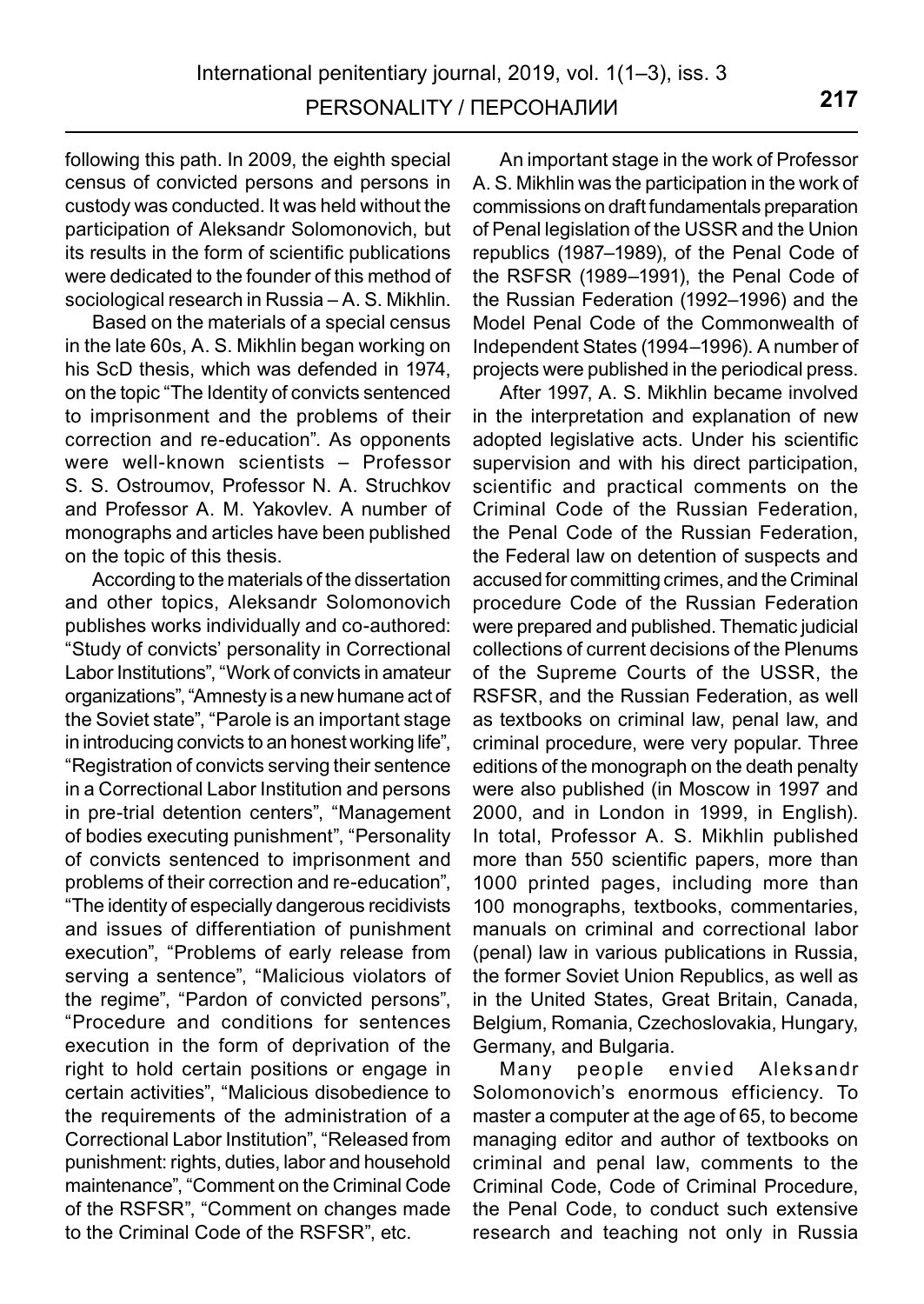but also in CIS countries, this is not given to everyone. We have a lot of jointly released educational and scientific publications, and I always was a malicious violator of the agreed schedule for preparing work, and Aleksandr Solomonovich managed not only to write everything, but also to prepare his section for the next edition.

I want to note one more thing about him: Aleksandr Solomonovich was always happy and ready, when he was offered a new creative project. This was the case when he was asked to draft a Federal law "On pardons in the Russian Federation". This project was prepared and published, and the main responsible person in this work, as in other initiatives, was Professor A. S. Mikhlin.

Professor A. S. Mikhlin gave most of his creative life to the Institute of the Ministry of internal Affairs of Russia (USSR). In 1982, Aleksandr Solomonovich was awarded the academic title of Professor, in 1989-the honorary title of "Honored worker of science of the RSFSR". For his achievements in science and educational activities, he was awarded the order of Honor in 1996 by presidential decrees, the 2nd class medal of the Order of Merit for the Fatherland in 2001, the Order of Friendship in 2006, and previously 8 medals of the USSR and the badge "Honored worker of the Ministry of Internal Affairs".

In addition to the Research Institute of the Ministry of Internal Affairs of Russia, Professor A. S. Mikhlin worked as a part-time chief researcher at the Research Institute of the Federal Penitentiary Service of Russia. In addition, he combined his scientific activity with pedagogical work in All-Union Correspondence Institute of Law, in the Academy of management of MIA of Russia, at the law faculty of the Academy of National Economy under the Government of the Russian Federation, Moscow State Linguistic University, Moscow Academy of Economics and Law, Academic University of State and Law of Russian Academy of Sciences, Military University, International Law Institute, the Academy of the Federal penitentiary service of Russia and other universities of the country.

He took an active part in the work of the expert Advisory boards of the security Committee of the State Duma and of the legislation Committee of the Federation Council, was a member of the scientific Advisory Board of the Supreme courts of the RSFSR and the Russian Federation, academic Council of the Research Institute of the MIA of Russia and the research Institute of the Federal penitentiary service of Russia, member of dissertation councils for defense of ScD theses of the Research Institute of the MIA of Russia, law faculty at Lomonosov Moscow State University, faculty of Economics and law at Moscow State Linguistic University.

A special feature of Professor A. S. Mikhlin is his attitude to his students. Under his scientific guidance and advice, more than 50 people defended their theses, a third of them – for the degree of ScD (Law).

It was necessary to see how respectfully his students treated Professor Aleksandr Solomonovich Mikhlin. There was so much attention that he often forwarded it to us. This was the case in Kyrgyzstan and Kazakhstan, where he has a large group of students, including ScD (Law). Aleksandr Solomonovich made a lot of efforts to establish legal science in these independent States. It should be said that Aleksandr Solomonovich took care of his students with special attention. In almost everyone, he saw makings of a future PhD or ScD, and he "inspired" them. Although there were some of them to whom he said his famous words: "It is not for you." These were the most unpleasant words that could be heard from him. For his students and others (potential opponents), he liked to tell an anecdote about a graduate student-a hare and a scientific supervisor-a lion. The comparison was figurative, but, in my opinion, very true.

It so happened that the description of the creative path of Professor A. S. Mikhlin does not contain "criticism". Indeed, no matter how much I forced myself to look in my memory